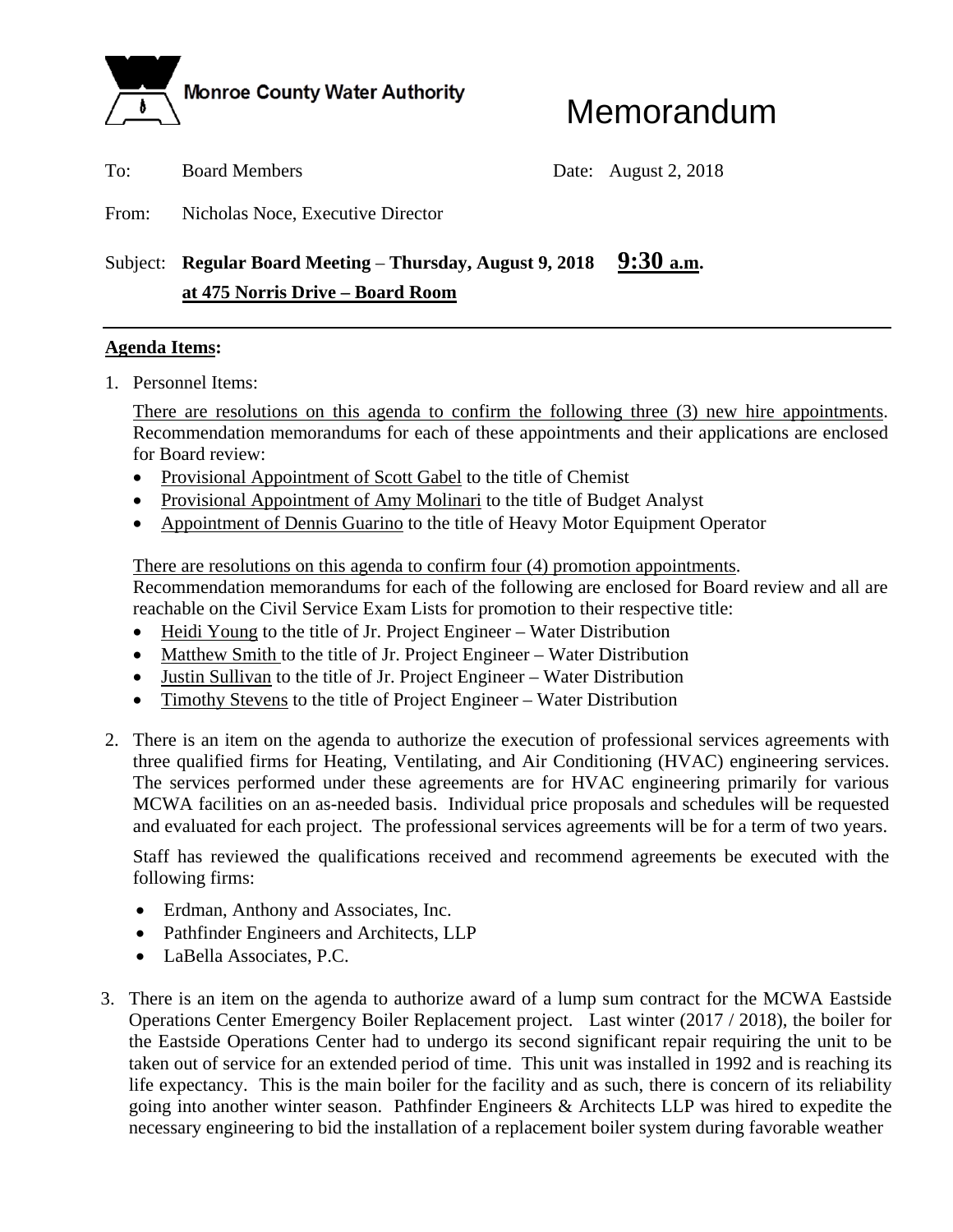conditions. There were six bids submitted for this project. Our recommendation is to award the contract to the lowest responsive, responsible, bidder Emcor Services Betlem, in the bid amount of \$229,500.



- 4. There is an item on the agenda to authorize the purchase and delivery of rock salt for the Corfu Water Treatment Plant softening process. One bid was received from Compass Minerals in the amount of \$17,000 (\$170 per ton). This is a one year, unit price contract with the option to extend for up to four additional one-year terms. Compass Minerals is the current supplier and is the low, responsive, responsible bidder. Recommendation memo and bid tabulation sheet enclosed for Board review.
- 5. There is an item on the agenda to authorize utilizing Monroe County Contract Ford Motor Company Automotive Engine & Auto Body Parts – BP #0601-17 (currently held by Emerling Ford, Inc.) for the purchase of Ford vehicle parts /supplies for maintenance and repair of Water Authority vehicles for an estimated amount of \$20,000 through the contract period ending July 31, 2019.
- 6. The Authority's standard procurement compliance resolution.
- 7. There is an item on the agenda to approve the Authority's Disposal Guidelines, as revised and presented; this is in order to reflect a change in designation of Contracting Officer.
- 8. There are items for approval of the Authority's  $2<sup>nd</sup>$  Quarter Investment Report period ending June 30, 2018; and for approval of the Authority's  $2<sup>nd</sup>$  Quarter Financial Report – period ending June 30, 2018. These reports are enclosed for Board review.

It is anticipated there will be an executive session requested under Attorney – Client privilege to discuss potential security enhancements.

## *There may be additional items placed on the agenda not finalized for this mailing.*

### *There may be items presented for discussion and/or notification.*

Enclosures

cc: Department Heads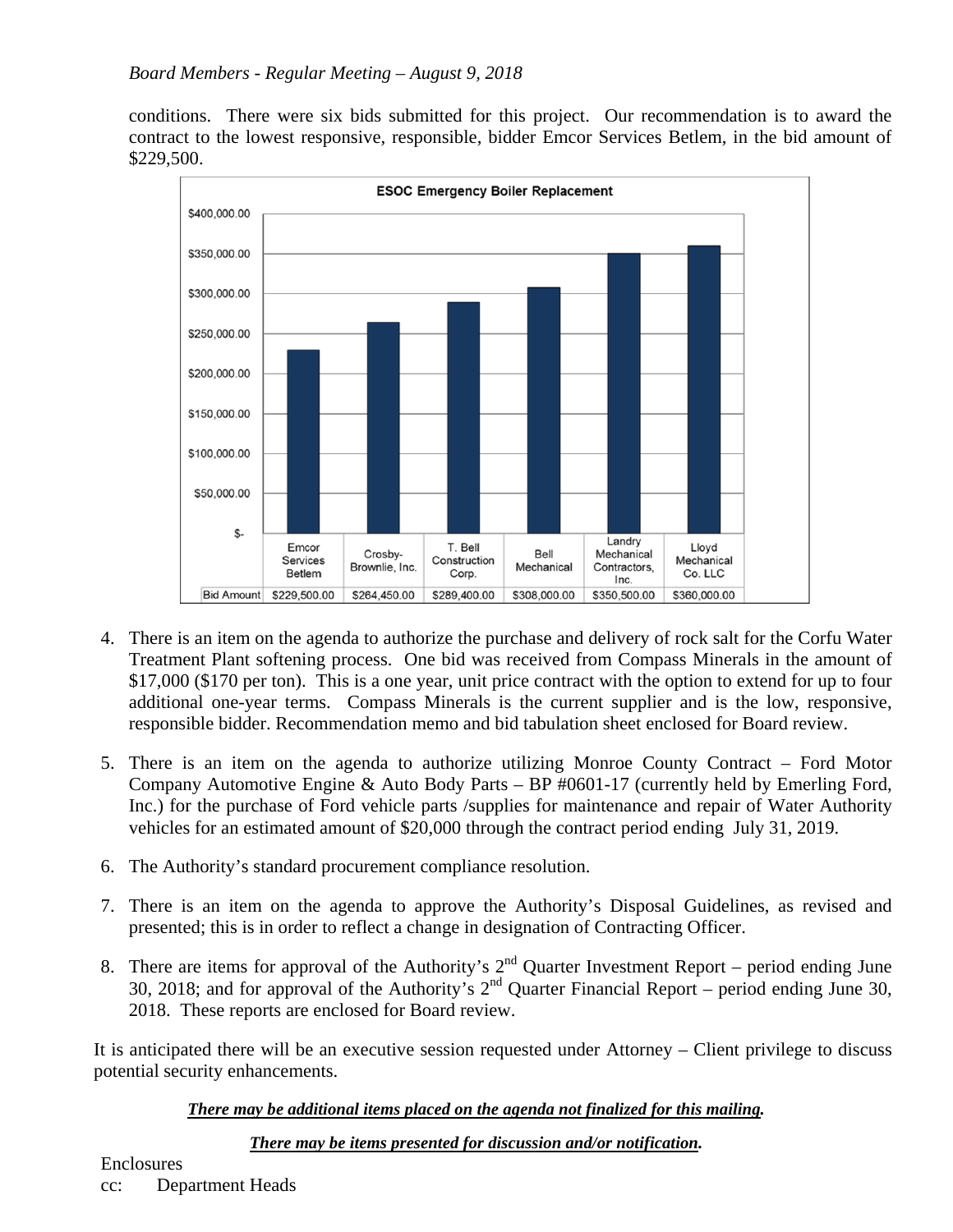**Monroe County Water Authority** 



Memorandum

 $\mathcal{L}(\cdot)$ 

| To:      | Richard Metzger, P.E.                                                      | Date: 07/24/2018     |
|----------|----------------------------------------------------------------------------|----------------------|
| From:    | Karin Anderson                                                             | File: WA 061813      |
| Subject: | <b>Recommendation for Bid Award</b><br><b>August 9, 2018 Board Meeting</b> | Copies: R. Cleveland |

One bid was received on July 17, 2018, for purchase and delivery of Rock Salt for use at our Corfu Water Treatment Plant. This is a one year, unit price contract with the option to renew up to four additional one-year terms upon mutual consent. The apparent low responsive, responsible bidder is Compass Minerals in the amount of \$17,000.

I recommend that the bid be awarded to the low, responsive, responsible bidder.

 $/ka$ **Attachment: Bid Tabulation** 

**幻**Approved by

(Dis)Approved by

**Purchasing Manager** 

 $(D<sub>k</sub>)$ Approved by

**Executive Director** 

 $\frac{7}{2c}$ /2<br>Date<br>7/24/18

Date

(Dis)Approved by

**Executive Assistant/Board** 

Date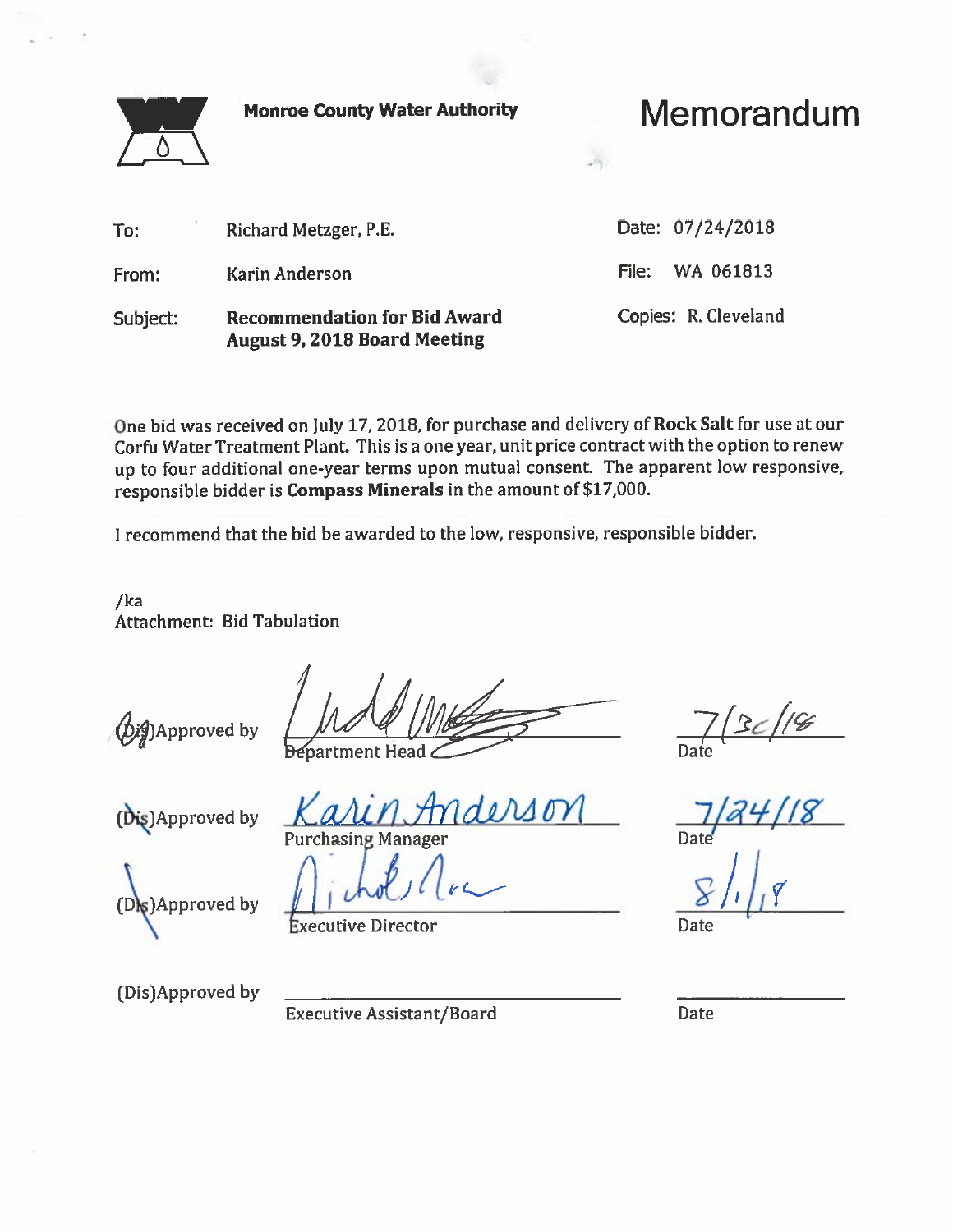# Monroe County Water Authority<br>MCWA 061813 – Rock Salt, Corfu Water Treatment Plant

| <b>Item No</b> | Qty      | <b>Description</b>             | (1)<br>Cargill    | (2)<br><b>Compass</b><br><b>Minerals</b> | (3)<br><b>Mid-Atlantic</b><br><b>Salt</b> | (4)<br><b>Abraxus</b><br><b>Salt</b> | (5)<br><b>Midwest</b><br><b>Salt</b> |
|----------------|----------|--------------------------------|-------------------|------------------------------------------|-------------------------------------------|--------------------------------------|--------------------------------------|
|                | 100 Tons | Purchase/Delivery of Rock Salt | <b>No Bid</b>     | \$17,000                                 | <b>No Bid</b>                             | <b>No Bid</b>                        | <b>No Bid</b>                        |
|                |          |                                | <b>Submission</b> |                                          | <b>Submission</b>                         | <b>Submission</b>                    | <b>Submission</b>                    |
|                |          |                                |                   |                                          |                                           |                                      |                                      |

| <b>Item No</b> | Qty      | <b>Description</b>             | (6)<br><b>National</b><br>Salt Distrib. | (7)<br><b>Morton Salt</b><br><b>Chicago</b> | (8)<br><b>Morton Salt</b><br><b>New York</b> | (9)<br><b>US Salt</b><br><b>Minnesota</b> | (10)<br><b>US Salt</b><br><b>New York</b> |
|----------------|----------|--------------------------------|-----------------------------------------|---------------------------------------------|----------------------------------------------|-------------------------------------------|-------------------------------------------|
|                | 100 Tons | Purchase/Delivery of Rock Salt | <b>No Bid</b>                           | <b>No Bid</b>                               | <b>No Bid</b>                                | <b>No Bid</b>                             | <b>No Bid</b>                             |
|                |          |                                | <b>Submission</b>                       | <b>Submission</b>                           | <b>Submission</b>                            | <b>Submission</b>                         | <b>Submission</b>                         |
|                |          |                                |                                         |                                             |                                              |                                           |                                           |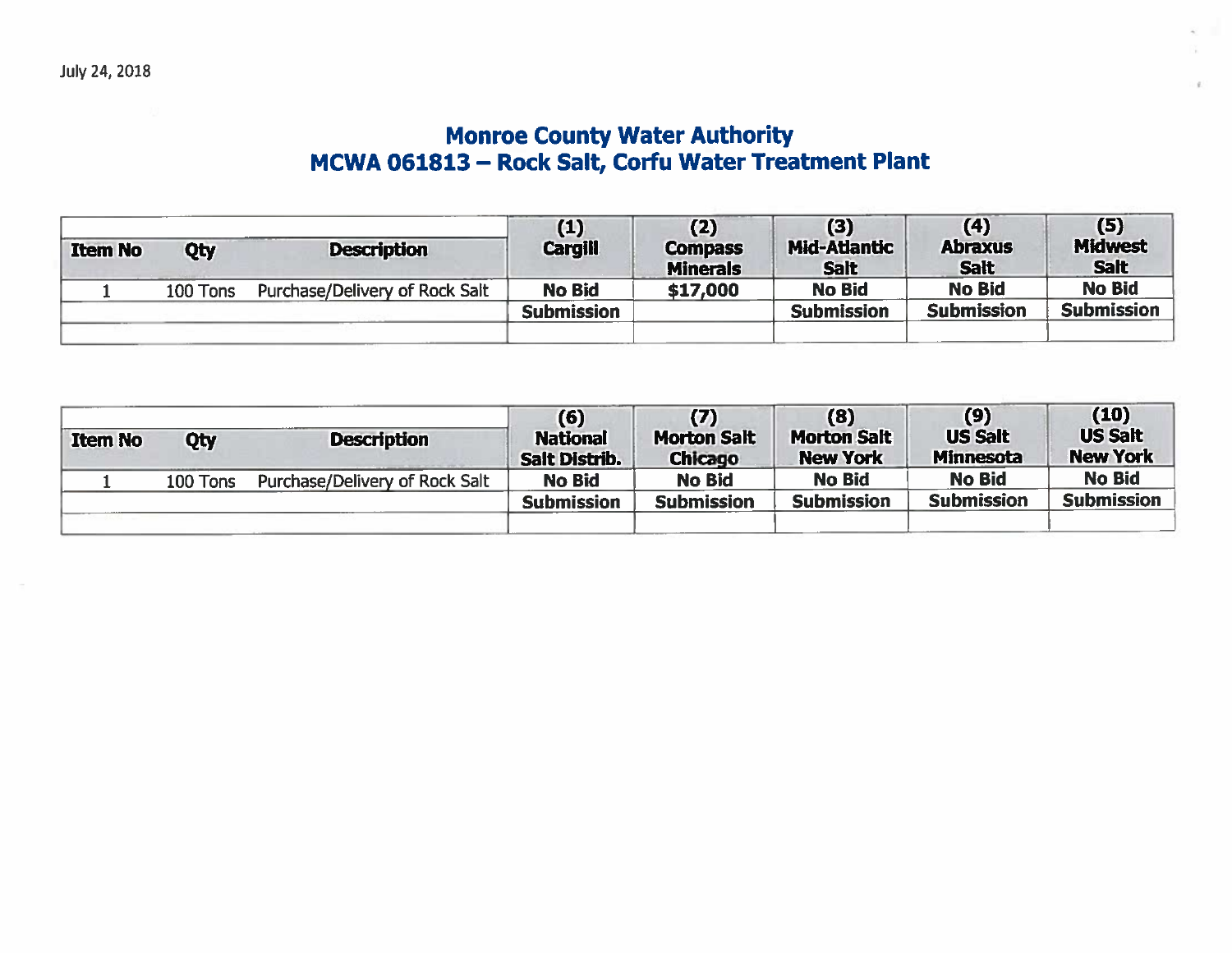## **MONROE COUNTY WATER AUTHORITY DISPOSAL GUIDELINES REVISED APRIL 2018 PROPOSED AUGUST 2018**

The Monroe County Water Authority (the "Authority"), a New York public benefit corporation, in compliance with the New York State Public Authorities Law, has established these Guidelines for the Disposal of Property (the "Guidelines").

These Guidelines shall apply to the disposal of real property and personal property throughout the year following their adoption and until such time as the Authority adopts new or revised Guidelines. The Members of the Authority shall review and approve of these Guidelines, with any necessary modifications and revisions, on a no less than annual basis.

#### **Designation of Contracting Officer**  $1.$

The Authority hereby designates Paul Liess as the Authority's Contracting Officer, in compliance with the provisions of New York State Public Authorities Law. The Contracting Officer shall hold this position until the Members of the Authority designate a new Contracting Officer or until such time as the Members adopt new Disposal Guidelines.

The Contracting Officer shall be responsible for the administration and implementation of these Guidelines. The Contracting Officer shall cause these Guidelines to be posted on the Authority's website so that they are available to the general public.

## 2. Application of Guidelines

The procedures outlined in these Guidelines shall apply to the Authority's disposal from time to time of all personal property having a fair market value at the time of disposal of more than five thousand dollars (\$5,000.00) and all interests in real property. In addition, these Guidelines contain procedures governing the disposal of property for less than fair market value. As used in these Guidelines, "property" shall include personal and real property. Personal and real property are distinguished from each other as appropriate in some Sections of these Guidelines.

The Authority shall dispose of personal property with a fair market value at the time of disposal of five thousand dollars (\$5,000.00) or less under the terms of the Authority's Policy for Tracking and Disposal of Fixed Assets.

#### $3.$ **Purpose**

The Authority has adopted these Guidelines to comply with the provisions of NYS Public Authorities Law and to realize a favorable return on the disposal of Authority property.

#### **Fair Market Value**  $4.$

Before disposing of property, the Contracting Officer shall take reasonable measures to determine the fair market value of the property to be disposed. The fair market value of property that (i) is unique in nature, or (ii) due to unique circumstances of the proposed transaction, is not readily valued by reference to an active market for similar property, shall be determined through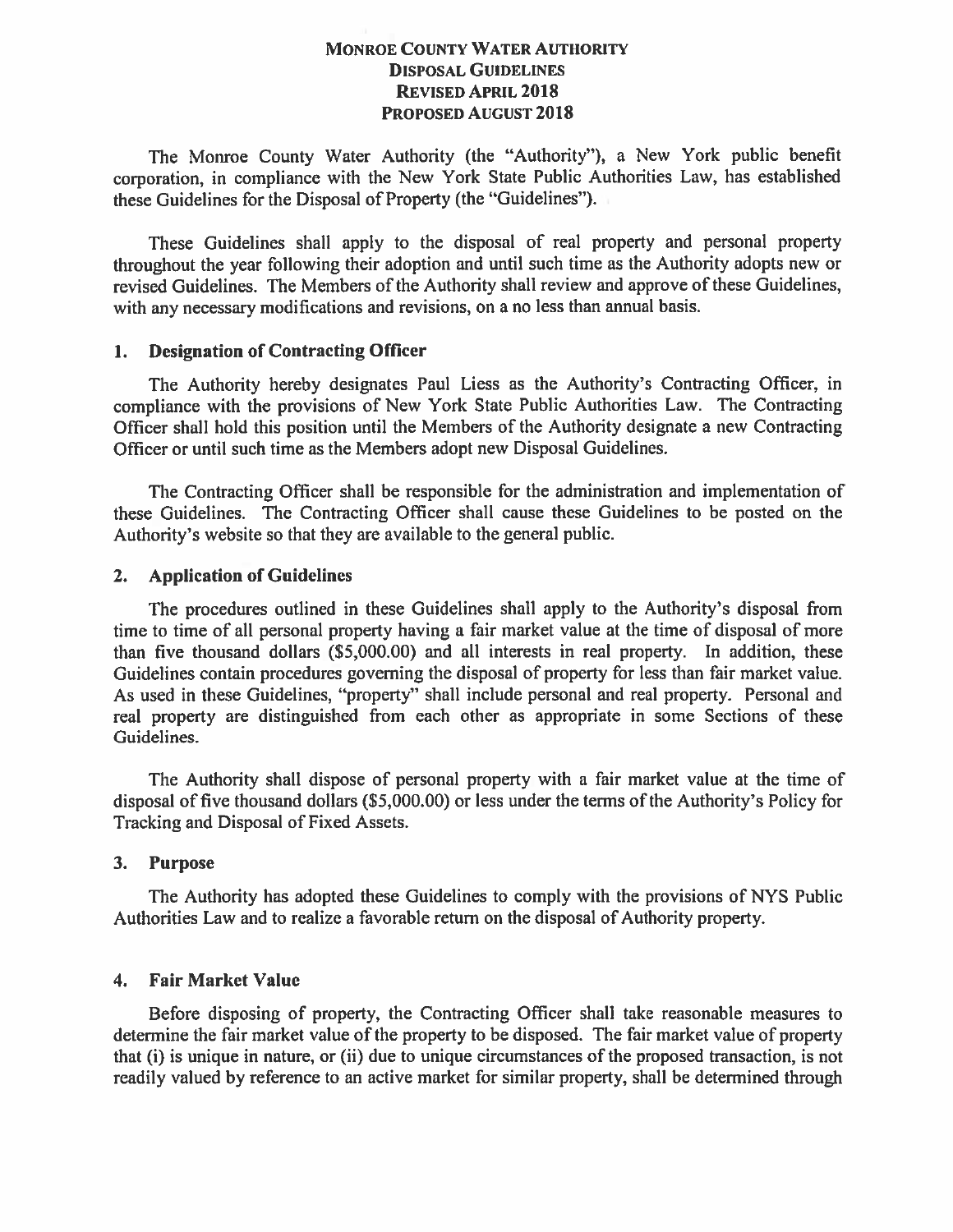an appraisal by a qualified professional. Prior to its disposal, the fair market value of all real property shall be established by an appraisal conducted by a qualified professional.

#### **Advertised Bid**  $5.$

All disposals of Authority property shall be made after public advertisement for bids for the purchase of Authority property. The Contracting Officer shall order the advertising for bids in such a manner and in such publications as the Contracting Officer deems reasonably necessary to permit full and fair competition for the property consistent with the fair market value and nature of the property.

All advertisements for soliciting bids on Authority property shall state the method, place and deadline for the submission of bids, and request any other information the Contracting Officer deems necessary to evaluate bids being solicited.

All advertisements and announcements soliciting bids shall state the place and time at which the content of all bids received for the property advertised shall be publicly disclosed. The content of all bids received shall be publicly disclosed as announced in the solicitation for bids.

## 6. Award of Property Subject to Bid

Award of the property for which bids have been solicited shall be made within a timeframe reasonable for the evaluation of the bids received. The Contracting Officer shall evaluate the bids and select the bid most advantageous to the Authority based upon (a) conformance with the invitation for bids, (b) the terms, including but not limited to the price offered, and (c) any other factors that warrant consideration.

Notwithstanding the foregoing, the Authority may reject as inadequate all bids received in response to a particular solicitation for bids if the Contracting Officer deems that it is in the best interest of the Authority to reject all bids.

#### **Notification of Successful Bid**  $7.$

The Authority shall notify the successful bidder in writing of the Authority's acceptance of the bid. This notice shall contain a description of the property, the amount of the successful bid and any other material terms of the bid. The bidder shall be required to make payment to the Authority Treasurer in a form and on terms acceptable to the Authority before taking possession of the property.

The Authority shall gather the following information regarding any successful bidder: name, address, phone number.

The Authority shall provide to the successful bidder a deed, bill of sale, lease or other appropriate instrument adequate to transfer to the successful bidder the interest in the property.

## 8. Contracts to Dispose of Property

The Authority may solicit bids for contracts to dispose of the Authority property covered by these Guidelines. In the event that the Authority determines that the services of a company are necessary to assist the Authority in disposing of certain of its property, the Authority shall follow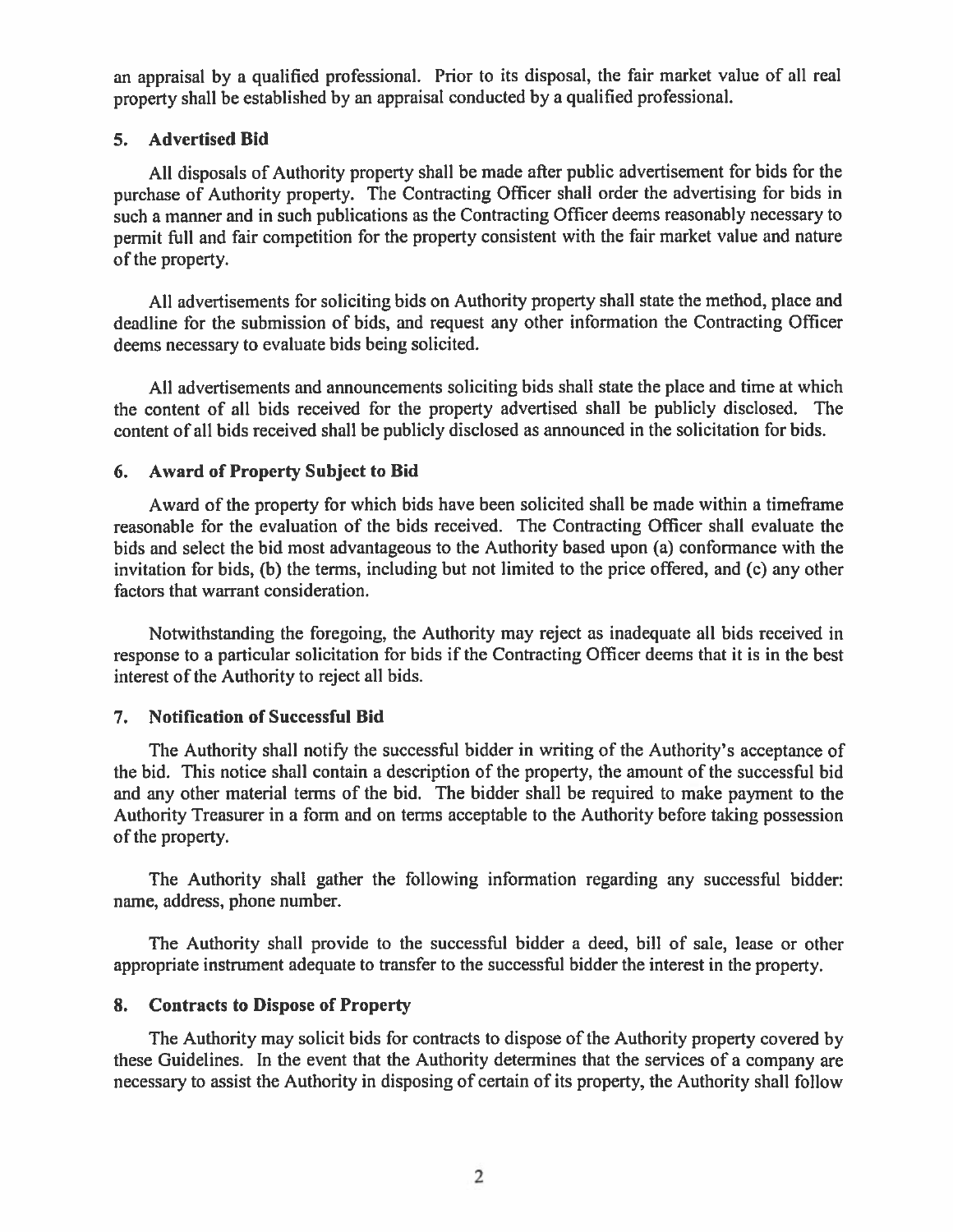the same procedures in selecting an organization to dispose of property as the Authority follows under these Guidelines for disposal of property through advertised bid.

#### 9. **Disposal of Property by Negotiation**

The Authority may dispose of property through negotiation or by public auction without regard to the above described procedures if the Contracting Officer determines that any of the following conditions exist:

- (a) introduction into the market of the personal property to be disposed of would adversely affect the state or local market for that kind of property due to the property's artistic qualities, antiquity, historical significance, rarity, or other quality (separate from the property's utilitarian purpose), and a fair market price and other terms for the sale of the personal property can be obtained through negotiation;
- (b) the fair market value of the property does not exceed fifteen thousand dollars (\$15,000);
- (c) prices for the property that were obtained by advertised bid were not reasonable or the bid process did not generate open competition;
- (d) disposal of the property to the state or any political subdivision at fair market value can be arranged through negotiation;
- (e) the property is being disposed of for less than fair market value under the circumstances set forth in Section 11 of these Guidelines; or
- (f) such action is otherwise authorized by law.

## 10. Documentation of Disposal by Negotiation

The Contracting Officer shall cause to be prepared an explanation of the circumstances of the disposal when property is disposed of through the negotiation process described in Section 9, and any of the following are true:

- (a) personal property disposed of has an estimated fair market value in excess of fifteen thousand dollars (\$15,000);
- (b) real property sold has an appraised value in excess of one hundred thousand dollars  $($100,000.00);$
- (c) real property leased has an estimated annual fair market rent over the term of the lease in excess of fifteen thousand dollars (\$15,000.00);
- (d) the personal or real property has been disposed of by exchange; or
- (e) any part of the consideration for the property disposed of consists of real property.

Not less than ninety (90) days prior to the scheduled date of any transaction under Section 9 and 10 of these Guidelines, the Contracting Officer shall provide the following information to the members of the Authority (the "Members"), the Office of the State Comptroller, the New York State Director of the Budget, the New York State Commissioner of General Services, the New York State Authorities Budget Office, and the New York State Legislature c/o the Speaker of the House and the Senate Majority Leader:

- (a) description of the parties involved in the property transaction;
- (b) justification for disposing of the property by negotiation;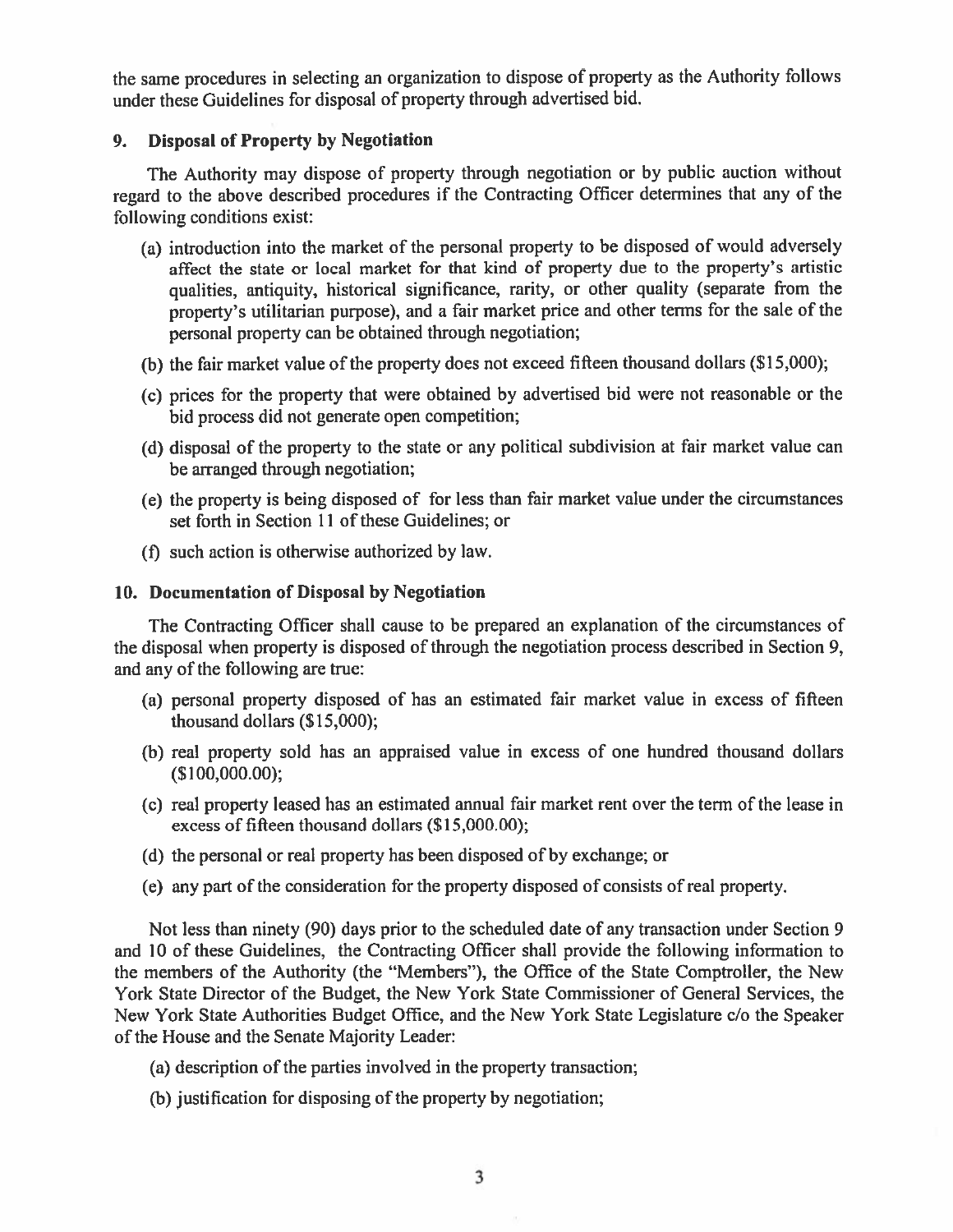- (c) identification of property, including its location;
- (d) estimated fair market value of the property;
- (e) proposed sale price of the property;
- (f) size of the property; and
- (g) expected date of sale of the property.

## 11. Disposal of Property for Less than Fair Market Value (Effective March 1, 2010)

The Authority may sell, lease or otherwise alienate an asset owned, leased or otherwise in the Authority's control for less than fair market value only if the Contracting Officer determines that any of the following conditions exist:

- (a) the transferee is a government or other public entity, and the terms and conditions of the transfer require that the ownership and use of the asset will remain with the government or any other public entity;
- (b) the purpose of the transfer is within the purpose, mission or governing statute of the Authority; or
- (c) the Authority seeks to transfer the asset to a non-governmental entity, the disposal is not consistent with the Authority's mission, purpose or governing statutes, and the Authority either:
	- i. provides written notification to the Governor, the Speaker of the Assembly, and the temporary President of the Senate, and all such recipients fail to deny the proposed transfer within the applicable time period as set forth in Section 2897 of the Public Authorities Law; or
	- ii. the transfer is of property obtained by the Authority from a political subdivision where the Authority resides and is approved in accordance with Section 2897(7)(iii) of the Public Authorities Law.

For each proposed transfer of an asset below fair market value, the Contracting Officer shall provide the following information to the Members and to the public:

- (a) a full description of the asset;
- (b) an appraisal of the fair market value of the asset and any other information establishing the fair market value requested by the Members;
- (c) a description of the purpose of the proposed transfer and a reasonable statement of the kind and amount of the benefit to the public resulting from the transfer, including, without limitation:
	- i. the kind, number, location, wages or salaries of jobs created or preserved that are required by the transfer; and
	- ii. the benefits, if any, to the communities in which the asset is situated that are required by the transfer;
- $(d)$ a statement of the value to be received compared to the fair market value;
- the names of any private parties participating in the transfer and a statement of the  $(e)$ value to the private party; and